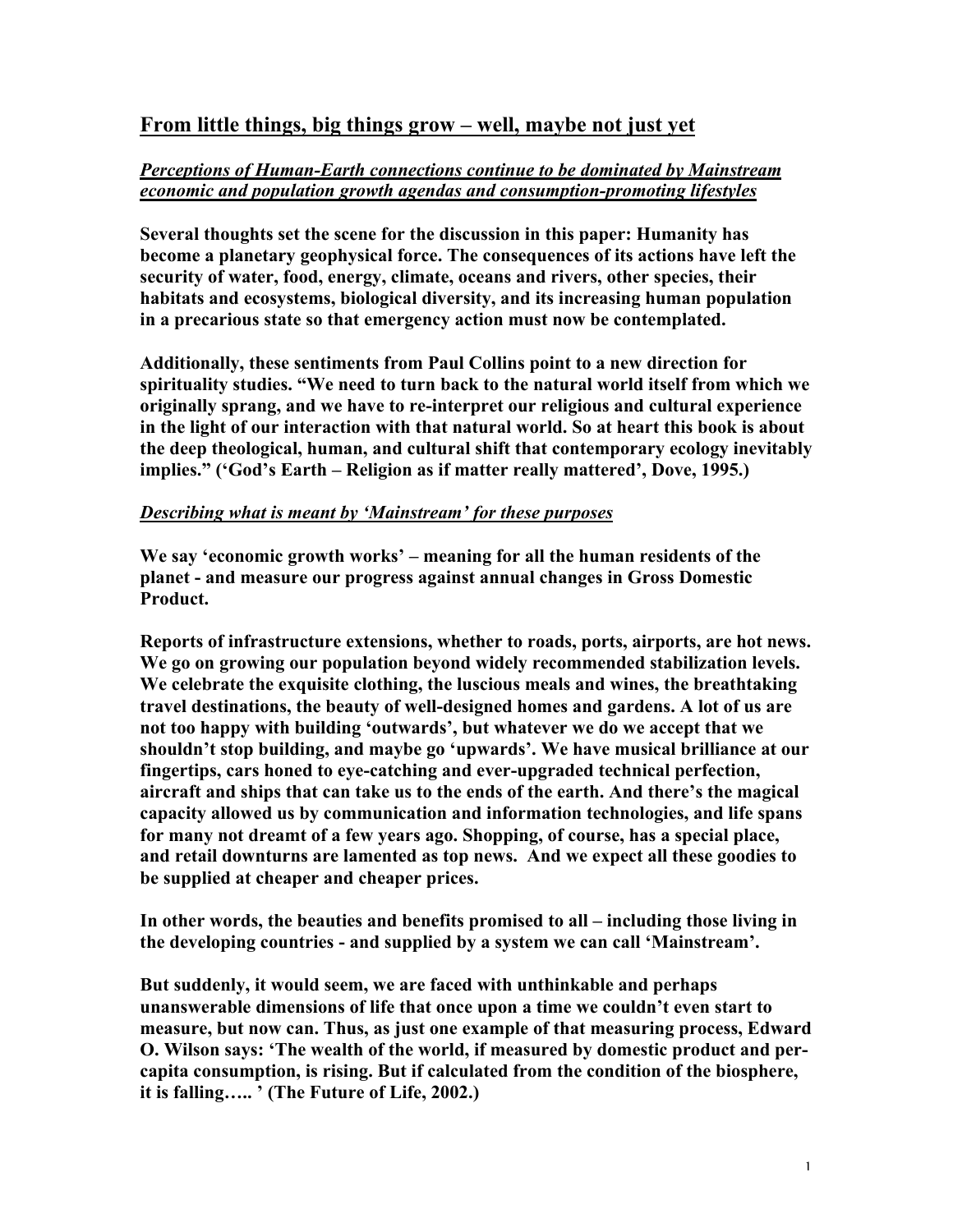And so it becomes possible to ask, to some extent sadly, *altogether, is the human achievement too much?*

In other words, is global society, increasingly in the thrall of a dominant Mainstream growth agenda characterized by economic (production and consumption expansion need not be bounded), population (global numbers and immigration levels are not a concern) and techno-scientific (techno-advances are an unquestioned blessing) overstepping Earth's limits?

Novelist, Ian McEwan sums up the situation, in a way reminiscent of the Ehrlich-Holdren formula of I=PAT (environmental impact is a product of population size, consumption/affluence levels and the technologies used). 'The sheer pressure of our numbers, the abundance of our inventions, the blind forces of our desires and needs, appear unstoppable and are generating a heat - the hot breath of our civilisation – whose effects we are beginning to comprehend only too clearly.' (The force of nature, The Age, 8/3/2008).

So, can humanity's exuberance, not to mention its power to devastate, be restrained? And if so, can an alternative wisdom derived from the world's religions, cultural humanism and environmental science, so small in influence against the Mainstream dominance, coalesce to emerge as the new 'big thing'?

#### *Questions for the Mainstream ethos*

Political leaders in various ways continue to remind us that we are 'Mainstream' people.

Do we all remember the 2007 election campaigns? The air was filled with 'Go for Growth' (John Howard); 'Economic growth works' (Paul Keating,). These statements have merit, seen in context, but they don't ask qualifying questions - what time horizon are you looking at, the last 200 years? For how far into the future?'

And a more radical critique says? 'It's difficult to imagine how anyone who understands the general 'limits to growth' case can avoid concluding that consumercapitalist society is not just grossly unsustainable, *it simply cannot be made sustainable…*..For several decades some of us have been saying the only way out of our global predicament is by huge, radical transition to some form of Simpler Way of living, core elements being non-affluent lifestyles, mostly small local economies under participatory social control, not driven by market forces, profit or growth.' (Ted Trainor, ' Can Australia's consumer society reduce climate emissions to safe levels?' Pacific Ecologist, Winter 2008.) Stark as it is, the statement as one possible measure of what might be needed to turn things around should not be ignored.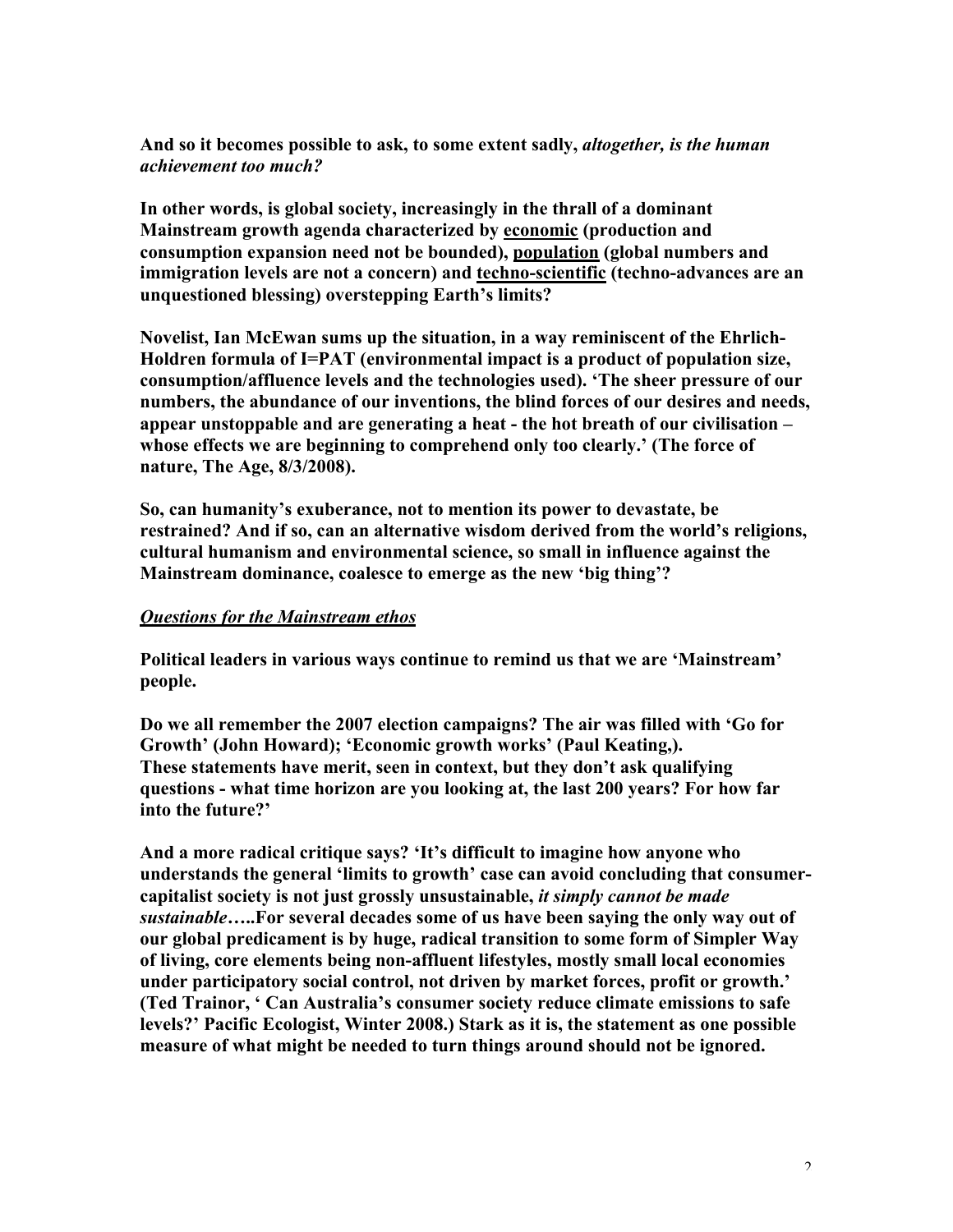# *What little things by way of an alternative wisdom did we start with, looking back to Newman Apostolate days and looking today with the wisdom that we can muster for our times?*

The short statements, with little exposition, such as those of Golden/Buckley in 'The Incarnation in the University' (1955), and the Buckley position in 'Cutting Green Hay' (1983), give us an entrance into some early insightful thinking about relationships between Christian humanists and expansive attitudes towards the rest of nature. Both Golden and Buckley expounded on St. Paul's words about winning back all things, whether on earth or in heaven, to God. Thus, 'In coming into the world Christ not only redeemed man but in a sense redeemed all things. Hear St. Paul: "it is God's good pleasure to let all completeness dwell in Christ, and through him to win back all things, whether on earth or in heaven, making peace with them through his blood shed on the Cross'. (Father Jerry Golden SJ, Preface.)

. In 'Cutting Green Hay', (1983), referring back to events at a 1961 UCFA conference, Buckley becomes more pointed: 'It is the otherness of nature, not its beauty, that calls for reverence. It is spiritually inadequate to see the world as lying outside ourselves to be controlled.'

Today, the dire state of the global environment - all creatures, species and ecosystems, the whole of Creation - is an issue of very wide concern, and one with openings back to discussions in the early days of the Apostolate. *Indeed, it is unlikely that a more arresting situation requiring all people of good will to exercise their minds and hearts - ' a charity to think' - can be imagined.*

# *What of later Church, theological and philosophical developments*

Out of a different court, and not obviously derived from these statements of Golden/Buckley, there have been other expositions but clearly with sympathetic links.

The following comments are necessarily picky, not comprehensive, given space constraints.

The Earth Charter and Millenium Goals documents of the United Nations, for example, have given significant impetus to the advancement of many pertinent directions of thinking in this area of human-earth connections.

Truly inspirational writers have emerged: Thomas Berry said in 1988: 'If we lived on the moon, our mind and emotions, our speech, our imagination, our sense of the divine would all reflect the desolation of the lunar landscape.'

Edward O. Wilson, in his imaginary talk to Henry Thoreau. 'You searched for essence at Walden and, whether successful in your own mind or not, you hit upon an ethic with a solid feel to it: nature is ours to explore forever; it is our crucible and refuge; it is our natural home; it is all these things. Save it, you said: in wildness is the preservation of the world.' (The Future of Life, 2002).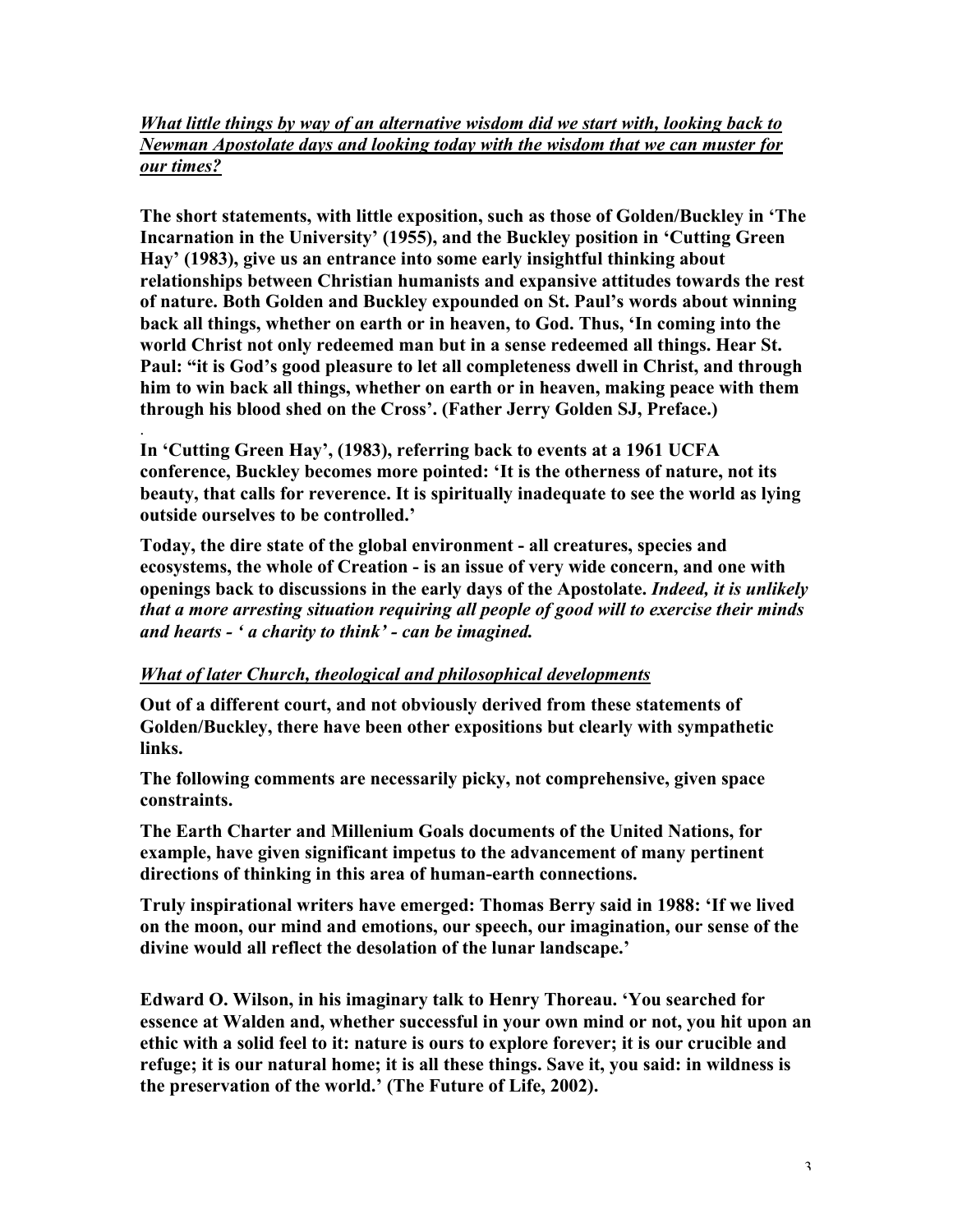But taking up this position is not without its trials. Well known Irish writer on religion and ecology, Sean McDonagh, had a disappointing time in the 1980's: 'The ecological crisis obviously demanded profound reflection and a comprehensive religious response, but I looked in vain for any theological writing on the subject.'…. 'ecotheology, the subject of this book, is a very recent phenomenon.' (Review of 'Ecotheology: voices from the South and North, David Hallmann, World Council of Churches, Publications and Orbis Books, The Tablet, 24/8/1996.)

Nevertheless, the range more recently of discussion of earth–human-religion connections is striking. There are intellectual explorations: From eco-theology, ecophilosophy, eco-feminism, aboriginal spirituality, 'deep ecology', in writings on 'biophilia to describe an inherent affinity for life and lifelike process'. And there's a flood of materials from practitioners, on permaculture, on health processes and the healing benefits for prisoners, office workers, hospital patients from access to nature and companion animals, on scientific work that's letting us into a better understanding of animal behaviour and consciousness.

And not forgetting Pope John Paul 2's:'The natural world has value in itself and not merely for its use by humans.' (Ethical Principles for the Environment, 1990 World Day of Peace message.)

Sources are too many to mention. Suffice to say that through commissioned writings, collected sermons, conference papers, as well as individual book preparations, there is a (mainly non-Australian) outpouring of intense analysis on such subjects as the relationship of ecology and religion, the meaning of 'nature' and its 'other-ness' (or not), the concept of 'human dominion' in Genesis', environmentalist moral theology and ecological science, anthropocentrism and ecocentrism.

Meanwhile, Australians have taken up an impressive examination of the interior of the continent, the meaning of aboriginality, as well as the practical arts of land and food nurturing, and the interrogation of health dimensions of contemporary living, with considerable persistence.

Just one insight from a range of these multiplying, deeply analytical works will serve to illuminate the many explorations:

"At its most profound level, the ecological crisis is a spiritual crisis. It comes as an alienation from nature, our estrangement from the very ground from which human life, indeed, all of life, has emerged. Our civilization has built so many barriers against an attachment to the rest of nature: to the soil, to the incredible diversity of plants and animals, to the rocks, to the seas, and to the geological formations that comprise our landscapes. Most of us no longer have a sense of belonging to the earth, an experience of solidarity with plants and animals, such that we deeply desire for all forms of life to thrive along with us.' (Earth & Word, Classic Sermons on Saving the Planet, Edited by David Rhoads, Continuum, 2007, p.xiv)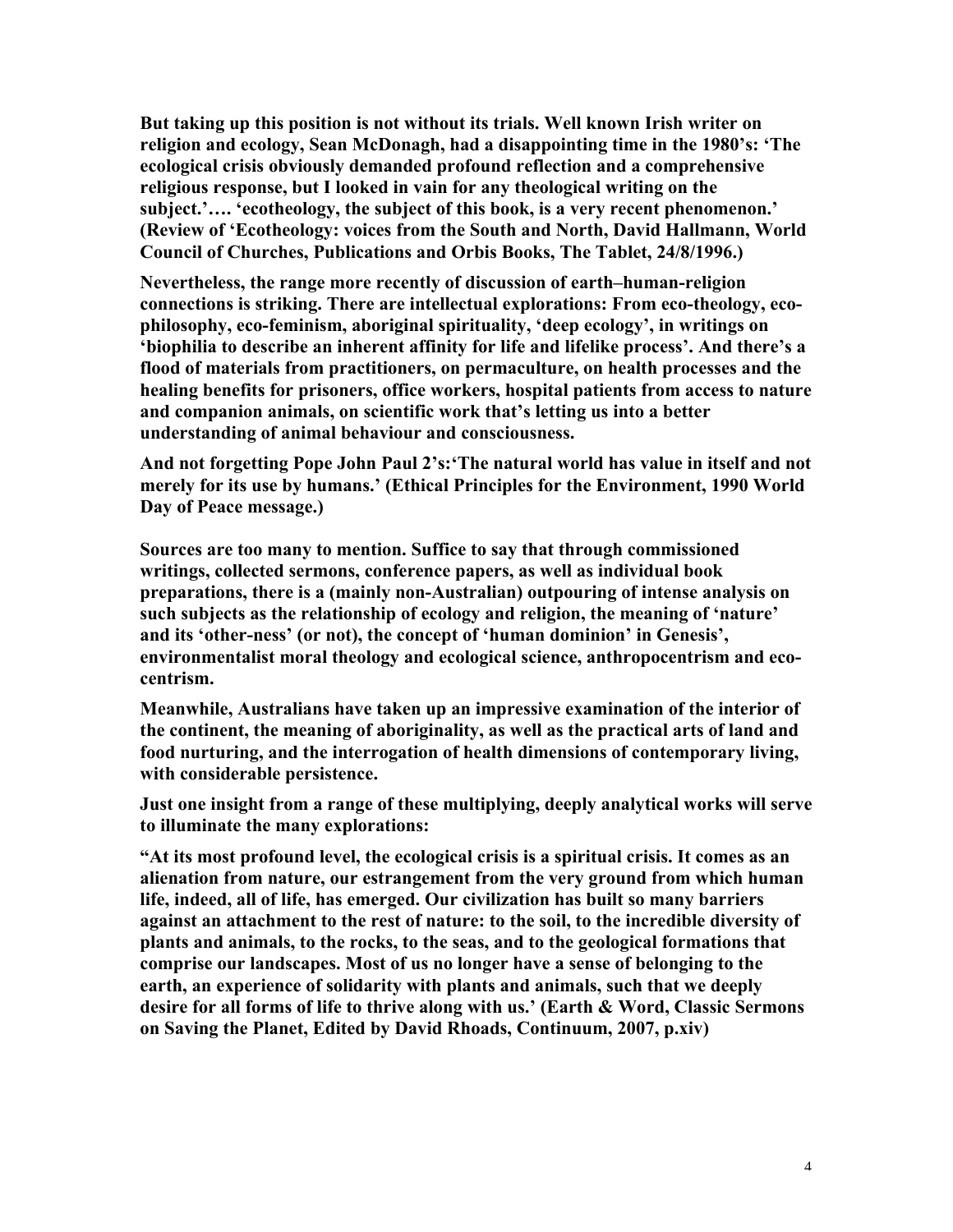# *Where were/are the Churches in considering/promulgating these new insights?*

'The theme of the (1991 WCC) Assembly was "Come Holy Spirit, Renew the Whole Creation." After reporting Charles Birch, Collins comments: 'In the Christian communities such issues are usually swept aside by seemingly more pressing anthropocentric issues, such as social justice and the liberation and development of the third world. This is exactly what happened at the Assembly in Canberra.' (God's Earth, op cit.)

And in his recent research thesis, Steve Douglas: 'Despite the often strong rhetoric…….(C)onventional institutional and anthropocentric welfare concerns remain dominant.' (Is 'green' religion the solution to the ecological crisis? A case study of mainstream religion in Australia, Ph.D. thesis, 2008).

I acknowledge any philosophical, practical and religious developments as a welcome awakening. They are a crucial phase in moving both environmentalists' and religionists' state of mind away from the predominant anthropocentric view that the rest of nature is simply there for man's use and benefit and can therefore be exploited with minimal attention to wild places as tourist attractions.

But, it has to be said, most of all, these stirrings arise out of a deep sense of pending catastrophe *emanating from scientific research,* echoing Edward O. Wilson's, 'The Creation – An Appeal to Save Life on Earth', (2006). Addressing himself as a secular humanist to an imaginary pastor of the American South, Wilson says: 'Pastor, we need your help. The Creation - living Nature - is in deep trouble.' Berry's 'lunar landscape' beckons.

Or the even more immediate warning from NASA atmospheric head, and possibly the world's leading climate scientist, James Hansen: 'What is at stake? Warming so far, about two degrees Fahrenheit over land areas, seems almost innocuous, being less than day-to-day weather fluctuations. But more warming is already "in-thepipeline", delayed only by the great inertia of the world ocean. And climate is nearing dangerous tipping points. Elements of a 'perfect storm", a global cataclysm, are assembled.' ('Global Warming Twenty Years Later: Tipping Points Near', Address to the US National Press Club, 23/6/08.)

*Thus my point is that 'little things' expositions that I've described are sadly little in the sense that they hold minimal sway in the face of the juggernaut of the Mainstream agenda. And assessing action taken in furtherance of these policy positions of the Churches, there's not much to show for leadership from that quarter.*

So, no 'big things' so far to supersede Mainstream! Ever?

# *Personal experience since University*

My fifty years of work experience has been from a different direction again to the 'little things' – the intellectual and practical expositions - that I've described above.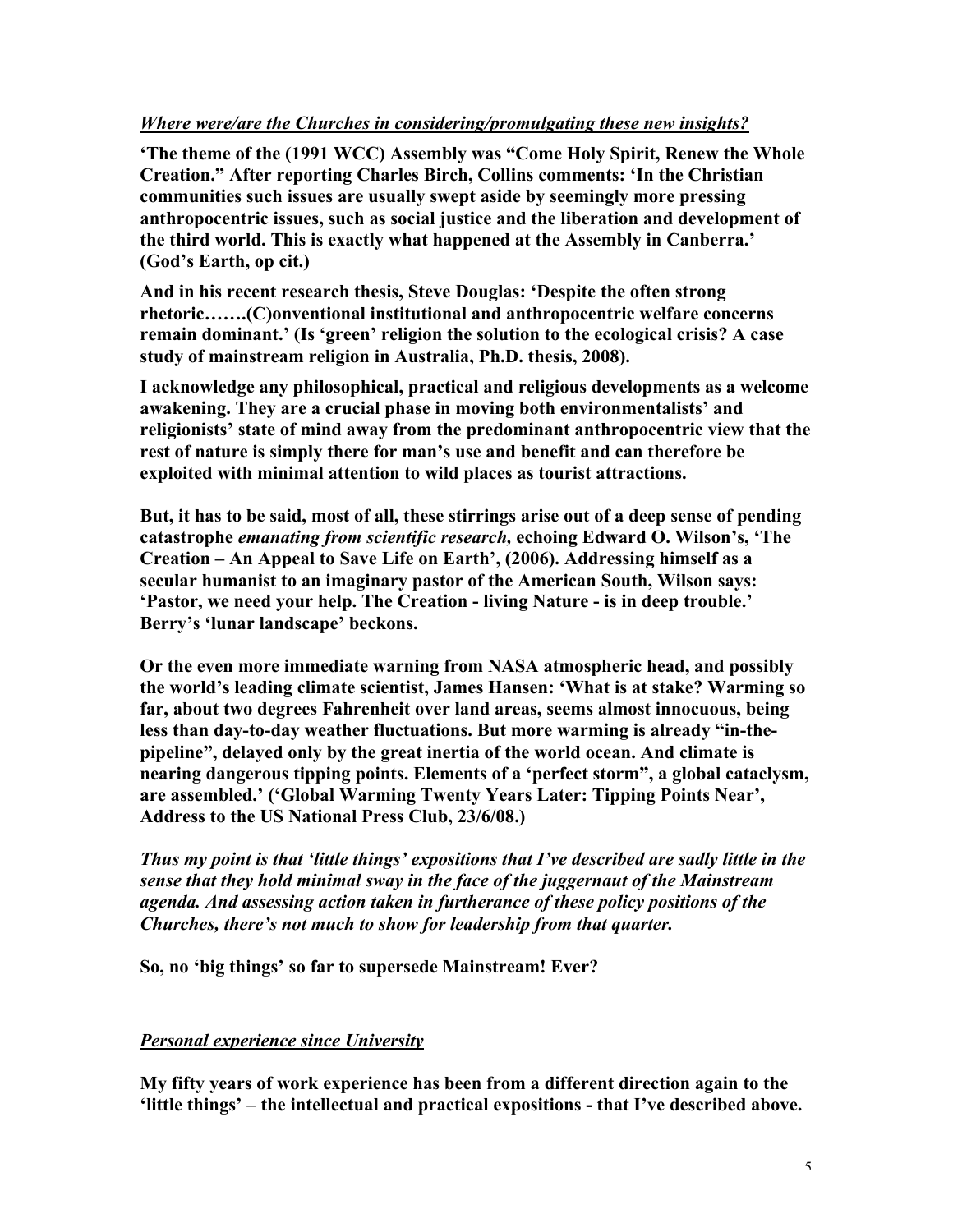In brief detail, I familiarized myself with and talked on environment protection laws and assessment processes, accepting them as desirable but initially through a lawyer's eyes as a constraint on private development. Fairness of process was the main consideration. Nature conservation/preservation entered through the local treasures that I – through a turn to urban planning - became caught up with. The beauties and historical attractions of our surrounds: the Dandenongs, the Yarra and its valleys, the Mornington Peninsula, the Macedon Ranges, the hills to the south of Albury-Wodonga, the fertile areas of Werribee.

The political process, and I, were attempting to find resolution between economic mainstream concerns and the environment, largely in the name of ecologically sustainable development. 'How to strike a balance'.

Throughout this time, development and population growth and job creation *had* to continue. Eventually, I came to understand the process as 'the creep'. New residents, new families, slowly making their homes outwards and upwards, moving to and from their jobs, enjoying the fruits of shopping and trips to the sea or the country. All the time, 'the land retreated'.

(See my companion paper on the urban/metropolitan scene, available on request moral@alphalink.com.au – or 03 9803 8216: *' But where will all the birds go?'*)

### *Was there any other way to see these developments?*

Recent decades have seen my introduction to the significance of deep time perspectives, understanding notions of the land/nature/the wild and particularly Australia as a mega-diverse continent - and some inklings of the implications of this for human development.

Some of the inspiration for these perspectives came from: Mary E.White – ('After the Greening, the Browning of Australia', 'Listen our land is crying') with her comprehensive paleo- and bio-geographical works on the Australian landscape; Tim Winton – referring to a European landscape as a place where 'the land was long gone, the wildness was no longer even a memory'('The Riders'); Peter Fisher ('....successive waves of immigrants to these shores stumbled upon an extraordinary entity, with stunning regional variations, unmatched in natural diversity, certainly in relation to the Europe from which most of the second contingent came. $^{\circ}$  ( $^{\circ}$  A gift from before clocks kept time  $-$ It's time we focused on the Australia that's  $45$  million years old', Australian Australian Financial Financial Review, Review, Fri Review, Review, 5/4/02.) 5/4/02.)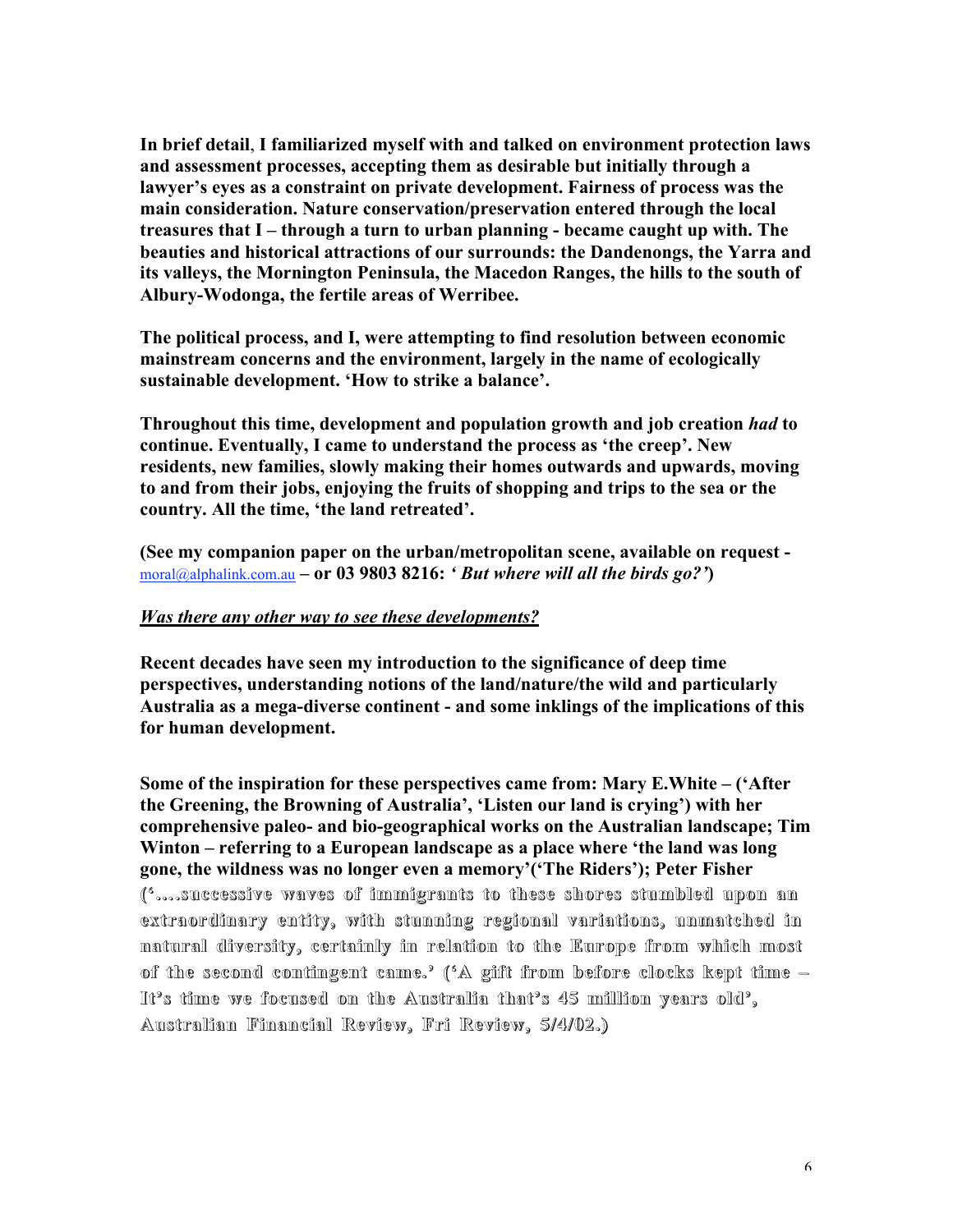# *Is there a meeting-point to conjoin the 'little things' in their confrontation with Mainstream?*

I'd like to suggest a threefold framing of this issue that does not require a religious motivation, but that for those so inclined, would embrace such a disposition.

What are the elements of a truly responsive spirituality for religionists and nonreligionists alike:

a. continuing meditation on earth-human connections – earth's deep-time history, notions of the wild and nature (with all the conceptual difficulties implied by those words) that surround and are in us

b. moving our personal lives to all those actions of energy and water saving etc. that are daily paraded before us as virtuous.

And more: accepting the urgency to stabilise population numbers while making room for an increase in the numbers of refugees; modifying homes and travel behaviour while continuing to fight local air pollution; using our gardens as significant contributors to food production and urban forest expansion; taking seriously the threat of sea-level rise and storm-surge on coastal housing *and* infrastructure. In sum, to deal with a whole range of actions that can be taken so that our city populations contribute, as we expect country dwellers to do, to the injunction 'to tread lightly on the earth', 'leading a frugal life'.

c. commitment to effective action at political, corporate, social and organisational church levels. Val Plumwood ('Environmental Culture – The ecological crisis of reason', Routledge, 2002) deals with an obvious abhorrence we would have with the notion that the nation should be run by a 'Council of Scientists'. But it would be fruitless to go too far into this debate: Was Australia a democracy during WW2's state of emergency? Of course.

# *For signs of hope amongst us, three conditions suggest themselves for consideration :*

 Distilling a realistic basis for hope in our contemporary earth-stressed world, it would seem that we are looking for at least the following:

a. A truthful ('serious' in one of Vin Buckley's favourite admonitions) view of the state of the planet – its very dire state. Anything less means we are fooling ourselves, and could stymie the targeting of